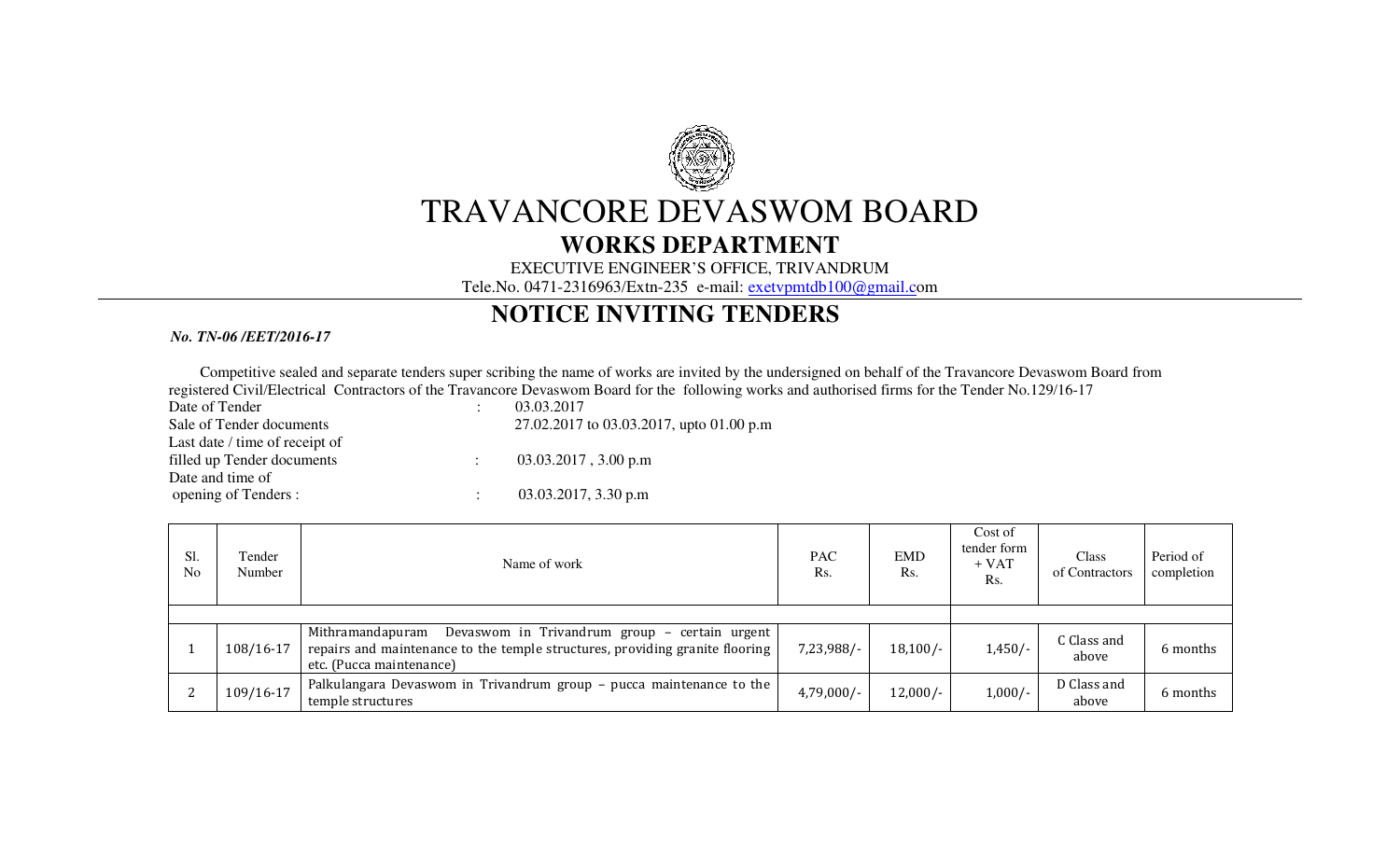| $\mathcal{E}$ | $110/16 - 17$ | Kussakkodu Devaswom in Trivandrum group - pucca maintenance to the<br>temple structures                                                                                                         | $2,64,032/-$  | $6,600/-$  | $550/-$   | D Class and<br>above                 | 4 months |
|---------------|---------------|-------------------------------------------------------------------------------------------------------------------------------------------------------------------------------------------------|---------------|------------|-----------|--------------------------------------|----------|
| 4             | $111/16-17$   | Kusakkodu Sree Mahadevar Devaswom in Trivandrum group - constructing<br>Anakkottil - providing electrification                                                                                  | 1,63,134/     | $4,100/-$  | $500/-$   | C Class and<br>above<br>(Electrical) | 2 months |
| 5             | $112/16-17$   | Providing over roof to the Generator in Travancore Devaswom Board<br>compound - balance portion                                                                                                 | $71,520/-$    | $1,800/-$  | $500/-$   | D Class and<br>above                 | 2 months |
| 6             | 113/16-17     | Palkulangara Devaswom in Trivandrum group - repairs and maintenance to<br>the Oottupura, Thidappally etc.                                                                                       | $1,25,208/-$  | $3,200/-$  | $500/-$   | D Class and<br>above                 | 3 months |
| 7             | $114/16-17$   | Parassala Devaswom in Neyyattinkara group - flooring to the damaged<br>portion of the floor of pattambalam on west and north side of temple<br>compound                                         | $76,383/$ -   | $2,000/-$  | $500/-$   | D Class and<br>above                 | 3months  |
| 8             | 115/16-17     | Parassala Devaswom in Neyyattinkara group - providing cement concrete<br>leveling course to the top of Nalambalam roof around Sreekovil for<br>preventing leakages (North, South and East side) | $2,38,907/$ - | $6,000/-$  | $500/-$   | D Class and<br>above                 | 4 months |
| 9             | 116/16-17     | Parassala Devaswom in Neyyattinkara group - pucca maintenance to the<br>temple structures                                                                                                       | $1,73,080/-$  | $4,400/-$  | $500/-$   | D Class and<br>above                 | 3 months |
| 10            | $117/16-17$   | Neyyattinkara Sreekrishnaswamy Temple in Neyyattinkara group - pucca<br>maintenance to the temple structures                                                                                    | $1,17,065/-$  | $3,000/-$  | $500/-$   | D Class and<br>above                 | 3 months |
| 11            | 118/16-17     | Kazhakkottam Devaswom in Ulloor group - repairs and maintenance to the<br>copper sheeted roof inside Nalambalam (Balance portion)                                                               | $6,93,605/-$  | $17,400/-$ | $1,400/-$ | C Class and<br>above                 | 6 months |
| 12            | 119/16-17     | ValiaUdayadichapuram Devaswom in Ulloor group - repairs and<br>maintenance to the Sreecoil                                                                                                      | $2,93,600/-$  | $7,400/-$  | $600/-$   | D Class and<br>above                 | 6 months |
| 13            | 120/16-17     | Valiaudayadichapuram Devaswom in Ulloor group - Re-constructing<br>Devaswom office and Counter                                                                                                  | 4,23,084/     | $10,600/-$ | $850/-$   | D Class and<br>above                 | 6 months |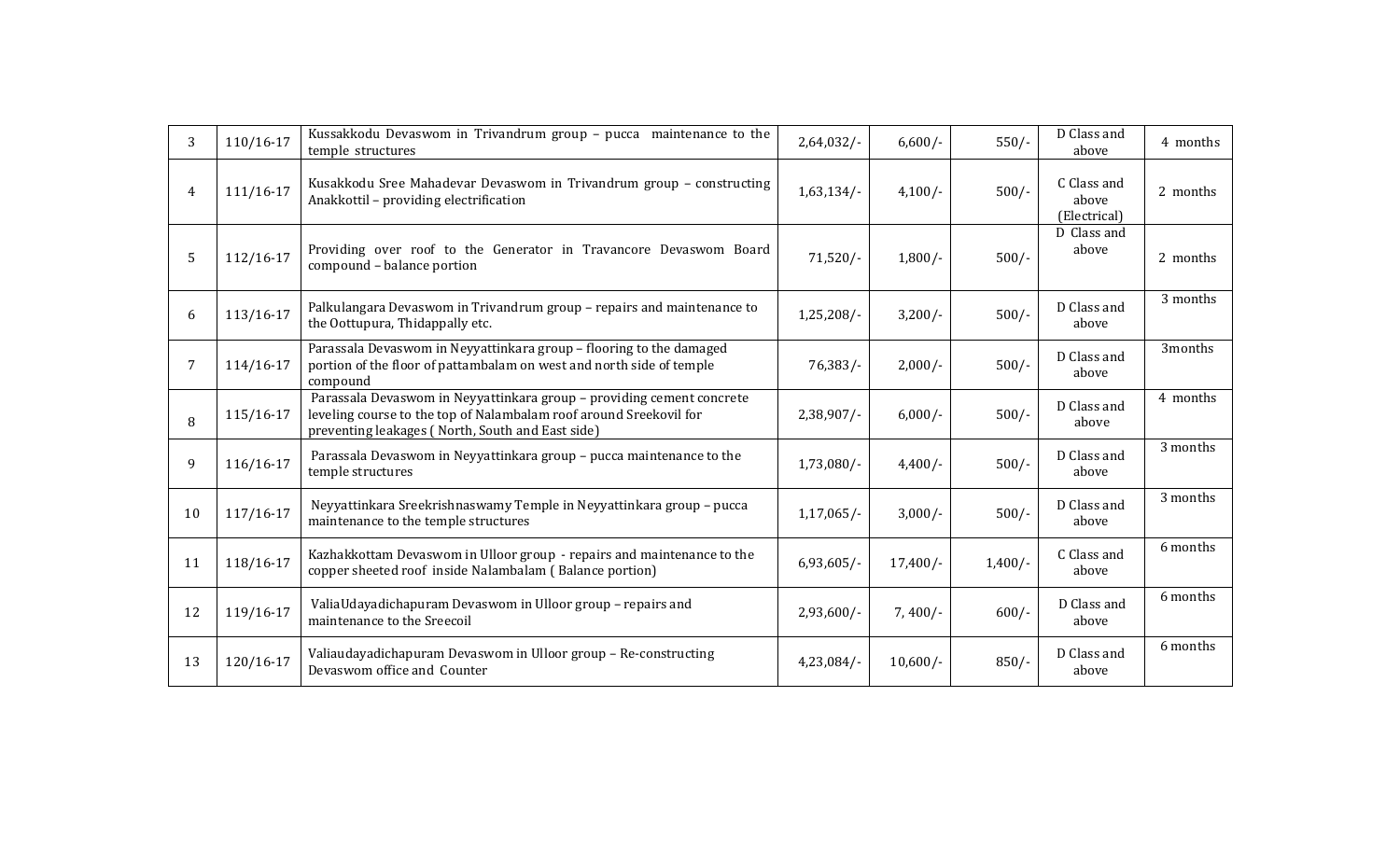| 14 | 121/16-17 | Sarkara Devaswom in Warkala group - maintenance to the temple structures<br>in connection with the Ulsavam in 1192ME                                                                                                              | 1,42,702/     | $3,600/-$  | $500/-$   | D Class and<br>above | 1 month   |
|----|-----------|-----------------------------------------------------------------------------------------------------------------------------------------------------------------------------------------------------------------------------------|---------------|------------|-----------|----------------------|-----------|
| 15 | 122/16-17 | Sarkara Devaswom in Warkala group - maintenance to the elamathil and<br>Vilakkazhy                                                                                                                                                | $89,511/-$    | $2,300/-$  | $500/-$   | D Class and<br>above | 2 months  |
| 16 | 123/16-17 | Sarkara Devaswom in Warkala group - putting up pandal in connection with<br>Ulsavam in 1192ME                                                                                                                                     | 80,843/       | $2,100/-$  | $500/-$   | D Class and<br>above | 1 month   |
| 17 | 124/16-17 | Kottavasal Devaswom in Punalur group - providing ashlar stone to the<br>existing retaining wall face                                                                                                                              | $1,30,188/-$  | $3,300/-$  | $500/-$   | D class and<br>above | 3 months  |
| 18 | 125/16-17 | Kodumon Vaikundapuram Devaswom in Punalur group - repairs and<br>maintenance to the Devaswom office.                                                                                                                              | $1,52,500/-$  | $3,900/-$  | $500/-$   | D class and<br>above | 2 months  |
| 19 | 126/16-17 | Kizhakkekavu Devaswom in Kollam group – painting to the temple structures                                                                                                                                                         | $2,39,000/-$  | $6,000/-$  | $500/-$   | D class and<br>above | 1 month   |
| 20 | 127/16-17 | Panackalthodi Devaswom in Kollam group - urgent repairs and maintenance<br>to the Sreekovil(Devi) and providing copper sheeted roof (Re-tender)                                                                                   | $5,47,617/-$  | $13,700/-$ | $1,100/-$ | D class and<br>above | 6 months  |
| 21 | 128/16-17 | Enadimangalam Devaswom in Kottarakkara group - urgent repairs and<br>closing leakages to the nalambalam (Re-tender)                                                                                                               | $4,89,067/$ - | $12,300/-$ | $1,000/-$ | D class and<br>above | 6 month   |
| 22 | 129/16-17 | P.D.Manikanteswaram Devaswom in Kottarakkara group<br>Supply,<br>$\hspace{0.1mm}-\hspace{0.1mm}$<br>installation and Commissioning of 1.0cubic meter (100kg/hr) capacity no<br>fuel solid wastage dispenses (No Fuel Incinerator) | $4,70,400/$ - | $11,800/-$ | $950/-$   | D class and<br>above | 3 months  |
| 23 | 130/16-17 | Koomballoor Devaswom in Kottarakkara group - constructing Valiambalam,<br>belikkalpura and thidappally                                                                                                                            | 24,50,058/-   | $50,000/-$ | $4,900/-$ | C class and<br>above | 10 months |